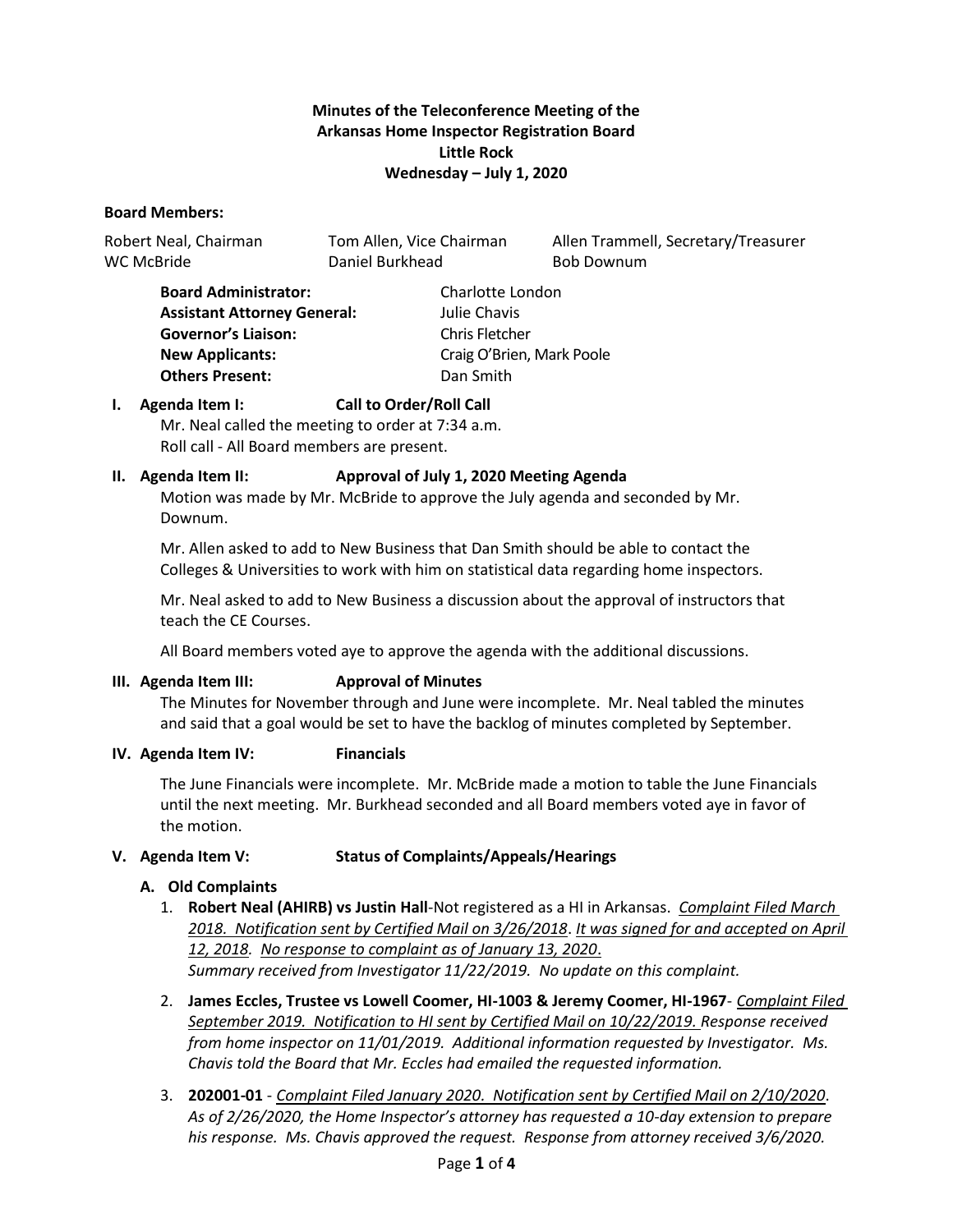*Summary received from Investigator on 5/8/2020.**Ms. Chavis reported she is close to getting a signed consent agreement on this complaint which is an ethical issue. Mr. Allen stated it is important for home inspectors to maintain an arm's length relationship with Real Estate Companies where the inspector's spouse is an agent with that company*. *Ms. Chavis told the Board that only the home inspector's attorney had been communicating with her. Mr. Burkhead, Mr. Downum and Mr. Allen discussed the conflicts of interest that can occur with dual license holders. Mr. McBride made a motion for Ms. Chavis to send the Home Inspector a Consent Agreement. Mr. Burkhead seconded and all Board members voted aye in favor of the motion. Mr. McBride added that Ms. Chavis should have the home inspector sign the Consent Agreement or a hearing should be scheduled.*

- 4. **202001-02** *Complaint Filed January 2020. Notification to HI sent by Certified Mail on 2/14/2020*. *The home inspector has responded and the complaint has been turned over to the Complaint Investigator. Summary received from Investigator on 3/2/2020. Recommendation: Dismissal of Complaint. Complainant has requested an appeal of the decision & would like to appear before the Board when physical meeting resume.* No update on this complaint.
- 5. **202002-03** *Complaint Filed February 2020. Notification sent by Certified Mail on 3/10/2020*. *Response from HI received 3/26/2020. Summary received from Investigator on 3/30/2020. Complaint dismissed 5/7/2020.*
- *6.* **202003-04** *Complaint Filed March 2020. Notification to HI sent by Certified Mail 4/3/2020. Summary received from Investigator 4/14/2020. The Summary was amended on 5/15/2020. The home inspector has requested a discussion with the Board about the findings.*
- 7. **202004-05** *Complaint Filed April 2020. Notification to HI sent by Certified Mail 4/3/2020. Summary received from Investigator on 5/15/2020. Ms. Chavis has an update on this complaint. Ms. Chavis told the Board that any decision concerning this complaint should be put on hold until the Complainant's Civil Lawsuit is resolved.*

# **B. New Complaints**

1. **202005-06** - *Complaint Filed May 2020. Notification to HI sent by Certified Mail 5/15/2020. Certified letter was received by recipient on 5/22/2020. Summary received from Investigator on 6/11/2020.*

# **C. Hearings**

No hearings are scheduled at this time.

# **VI. Agenda Item VI: Review of New Applicants / Registration Renewals**

- 1. Chad Hammond 4. Michael McCracken
- 2. Heath Jones 3. Russell Licon

5. Jim Naff 6. Neal Nelson

- 7. Craig O'Brien
- 8. Mark Poole
- 9. Adam Rogers
- 1. Mr. McBride made a motion to approve the application of Mr. Hammond. Mr. Burkhead seconded and all Board members voted aye to approve the applicant for licensing.
- 2. Mr. McBride made a motion to approve the application of Mr. Jones. Mr. Burkhead seconded and all Board members voted aye to approve the applicant for licensing.
- 3. Mr. McBride made a motion to approve the application of Mr. Licon. Mr. Allen amended the motion to add that the applicant provide a copy of his high school diploma or GED. Mr. Burkhead seconded and all Board members voted aye to approve the applicant for licensing once the additional documents have been provided.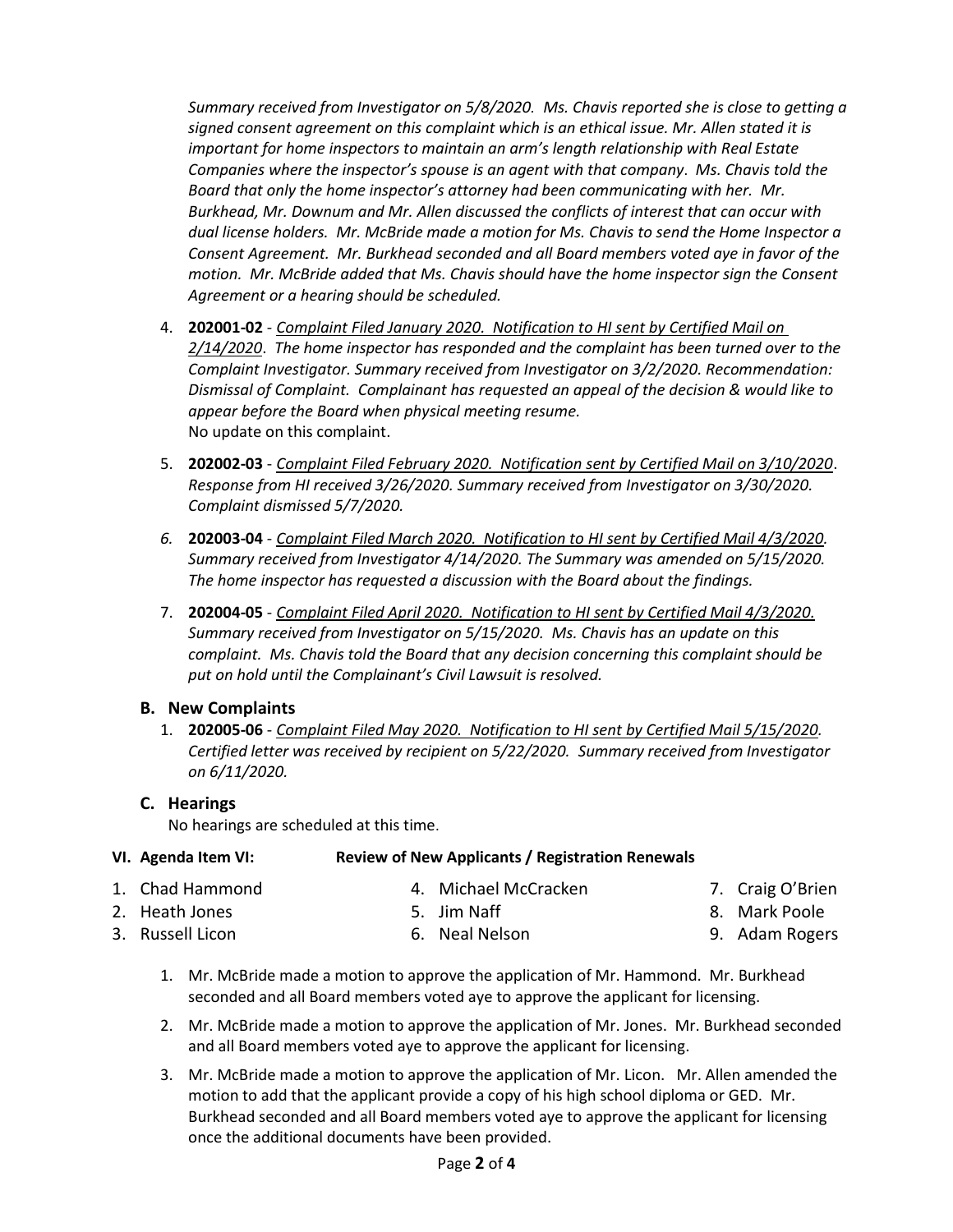- 4. Mr. McBride made a motion to approve the application of Mr. McCracken. Mr. Allen amended the motion to add that the applicant provide a copy of his high school diploma or GED. Mr. Burkhead seconded and all Board members voted aye to approve the applicant for licensing once the background check is provided.
- 5. Mr. McBride made a motion to approve the application of Mr. Naff. Mr. Burkhead seconded and all Board members voted aye to approve the applicant for licensing.
- 6. Mr. McBride made a motion to approve the application of Mr. Nelson contingent upon receipt of a clean background check from Virginia. Mr. Burkhead seconded and all Board members voted aye to approve the applicant for licensing.
- 7. Mr. McBride made a motion to approve the application of Mr. O'Brien. The applicant was on the phone and told the Board that he was having problems trying to get his background check from the state of Maryland. Mr. Allen amended the motion and said there was no criminal background concern. Mr. Neal said the Board can amend the motion to approved based on the applicant's hardship in getting the background check, but he would still have to provide it once he has received it. Mr. Burkhead seconded and all Board members voted aye to approve the applicant for licensing.
- 8. Mr. McBride made a motion to approve the application of Mr. Poole. Mr. Burkhead seconded and all Board members voted aye to approve the applicant for licensing.
- 9. Mr. McBride made a motion to approve the application of Mr. Rogers. Mr. Burkhead seconded and all Board members voted aye to approve the applicant for licensing.

### **2020 Registration Renewal**

1. Phil Biggers

Mr. Allen made a motion to approve the license renewal of Mr. Biggers contingent upon his completion of an Attestation of Abstinence form. Mr. Trammell seconded and all Board members voted aye to approve the applicant for license renewal.

### **VII. Agenda Item VII: Continuing Education / Pre-Registration Courses**

# **CONTINUING EDUCATION**

### 1. **American Society of Home Inspectors (ASHI)** – Twenty (20) CE Courses

| a. | Inspecting Old Houses from the Ground Up (Part 1 of 2) | 2 Hrs |
|----|--------------------------------------------------------|-------|
| b. | Inspecting Old Houses from the Ground Up (Part 2 of 2) | 2 Hrs |
| c. | Integrating Building Science with Home Inspections     | 2 Hrs |
| d. | The Science & Business of Mold                         | 2 Hrs |
| e. | Visual Inspection of Fiber Cement Siding               | 2 Hrs |
| f. | Keeping it Cool-Air Conditioning & Heat Pumps          | 2 Hrs |
| g. | Applying Structural Engineering to a Home Inspection   | 2 Hrs |
| h. | <b>Electrical Panel Inspections</b>                    | 2 Hrs |
| i. | <b>Basic Plumbing Inspections</b>                      | 2 Hrs |
| J. | 100 Most Commonly Missed Electrical Defects            | 2 Hrs |
| k. | A Closer Look at Grounding, Bonding and CSST           | 2 Hrs |
| I. | <b>Creepy Crawly Spaces</b>                            | 2 Hrs |
|    | m. ASHI Standard Deck Inspection                       | 2 Hrs |
|    |                                                        |       |